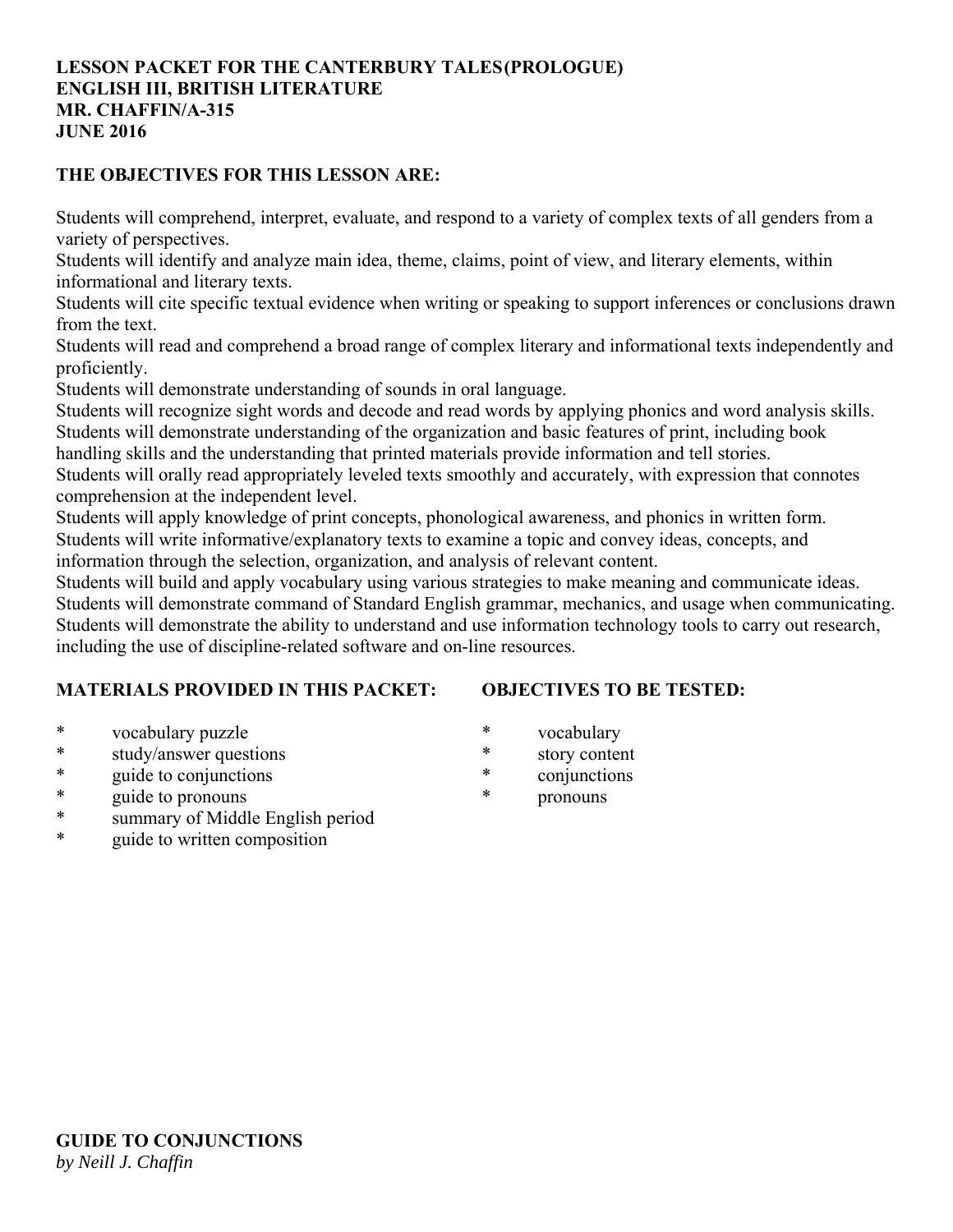**Conjunctions** are words used to join together other words, phrases, or sentences. There are several kinds of conjunctions. It is important to learn the effect that conjunctions can have on *subject and verb agreement* and on **cause and effect/result** relationships (which will be covered at another time).

# **COORDINATING CONJUNCTIONS**

**and, but, or, nor**

The books **and** the magazines are on the table. *(joins two words)* Turn your paper in **or** write another one. *(joins two complete predicates)* The girls did not come to the party, **nor** did they send their regrets. *(joins two sentence)* They arrived after the introduction **but** before the dinner. *(joins two phrases)*

# **CORRELATIVE CONJUNCTIONS**

**either/or, neither/nor, not only/but also, both/and, whether or**

**Neither** the cat **nor** the dog left this mess. **Either** you must take the test **or** you must write a paper. **Not only** this package **but also** the other one must be mailed. **Both** the monitor **and** the printer belong to her. We didn't know **whether** we would go **or** not.

# **SUBORDINATING CONJUNCTIONS**

Subordinating conjunctions are used to introduce *adverb clauses*. The most common of these are:

**after, as soon as, so that, when, while, as long as, until, although, unless, whenever, than, as, as if, before, if, though, where, because, since**

**Because** *the faucet was leaking*, the water bill was high. We left **as soon as** *the dinner was over*. They were safe **as long as** *they stayed in the storm cellar*. He was older **than** *she was.*

## **CONJUNCTIVE ADVERBS**

Conjunctive adverbs are used to introduce the second sentence in a *compound sentence* in which the two sentences are joined with a *sem-colon*. They are technically classified as *adverbs,* but they also serve in a certain capacity as conjunctions. The most common of these are:

**accordingly, consequently, yet, therefore, also, furthermore, hence, however, otherwise, nevertheless**, **moreover**

The charcoal was glowing hotly; **moreover**, smoke was billowing from the grill. You did not do your homework; **therefore**, your grade has gone down. Rain poured down; **yet**, the ceremony went on.

**Note:** *The conjunctive adverb must be followed by a comma.* **GUIDE TO PRONOUNS**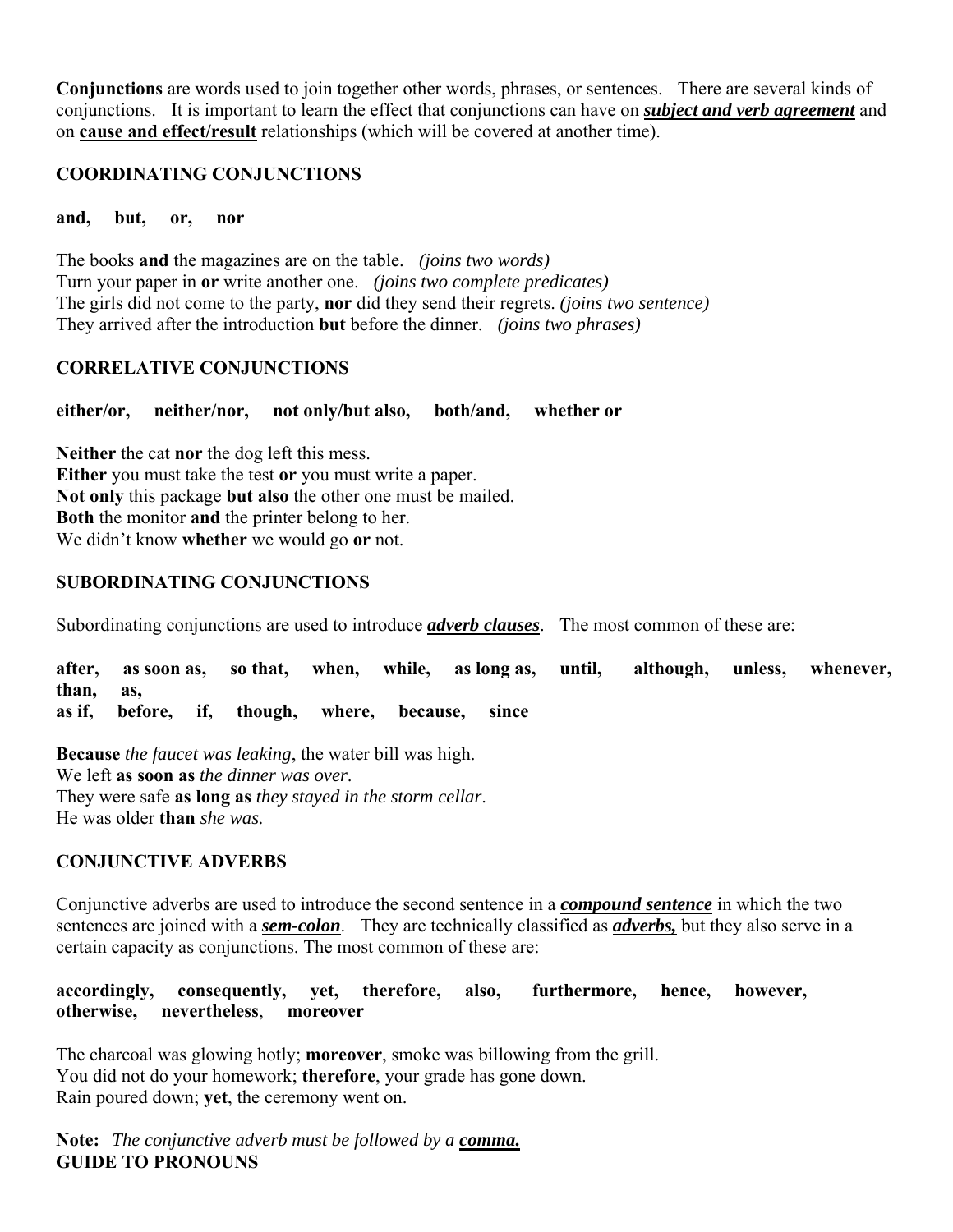# *by Neill J. Chaffin*

Pronouns are words used to replace or stand for nouns. There are several kinds of pronouns.

# **PERSONAL PRONOUNS**

The personal pronouns are divided into two cases, **the nominative (subject) case** and the **objective case.**

| The <b>nominative case</b> pronouns are used as <i>subjects</i><br>and <i>subject complements</i> . Pronouns as subject<br>complements are called <i>predicate pronouns</i> . | The objective case pronouns are used as direct<br>objects, indirect objects, and objects of prepositions.                                                                    |  |  |
|-------------------------------------------------------------------------------------------------------------------------------------------------------------------------------|------------------------------------------------------------------------------------------------------------------------------------------------------------------------------|--|--|
| $\mathbf{I}_{\bullet}$<br>he,<br>she, it,<br>they<br>you,<br>we,                                                                                                              | him, her, it,<br>them<br>me,<br>you,<br>us,                                                                                                                                  |  |  |
| I was the first one here today. <i>(subject)</i><br>The first one here today was she. (predicate pronoun)<br>Bill and <b>he</b> arrived early.<br>subject)                    | They threw <b>him</b> the ball. <i>(indirect object)</i><br>None of us saw him. <i>(direct object)</i><br>Most of <b>them</b> liked the play. <i>(object of preposition)</i> |  |  |
| <b>Note:</b> While <b>who</b> is not a personal pronoun, it does<br>follow the same rules of case.                                                                            | Note: While whom is not a personal pronoun, it does<br>follow the same rules of case.                                                                                        |  |  |
| <b>Who</b> dialed this number? <i>(subject)</i><br>It was <b>who</b> ? ( <i>predicate pronoun</i> )                                                                           | <b>Whom</b> did you call? <i>(direct object)</i><br>You talked to whom? (object of preposition)                                                                              |  |  |

**Note:** *In casual speech, the objective case personal pronouns are often used as subject complements, but this is never acceptable in formal speech or in writing.*

## **USAGE PROBLEMS WITH PERSONAL PRONOUNS**

## **Never use objective case personal pronouns as subject complements in formal speech or in writing:**

The man at the door was **he**. *(not him)* The ones to call are **they**. *(not them)*

# **Do not confuse nominative and objective pronouns when used in compound structures:**

Both Bill and **he** completed the test on time. *(not him; he is part of the subject)* They sent Joe and **us** new folders. *(not we; us is an indirect object)* He is taller than **she**. *(not her; she is the subject of an elliptical clause: He is taller than she is)* Those boys, Bill and **he**, are late to class. *(not him; he is part of an appositive that must agree with the subject it renames; thus the pronoun must also be nominative)* We saw those boys, Bill and **him**. *(not he; him is part of an appositive that must agree with the direct object it renames; thus the pronoun must also be objective)*

**Note:** *When in doubt about pronoun case in a compound structure, simply read half of the structure at a time. The correct case will usually be obvious.*

## **Do not confuse** *we* **and** *us* **when they are followed by a noun that names the same thing:**

**We** clockmakers need good eyesight and dexterity. *(we is the same as the subject clockmakers)* They sent a package to **us** clockmakers. *(us is the same as the object of a preposition clockmakers)*  **Note:** *When in doubt, just leave out the noun and read the sentence; the correct case will become*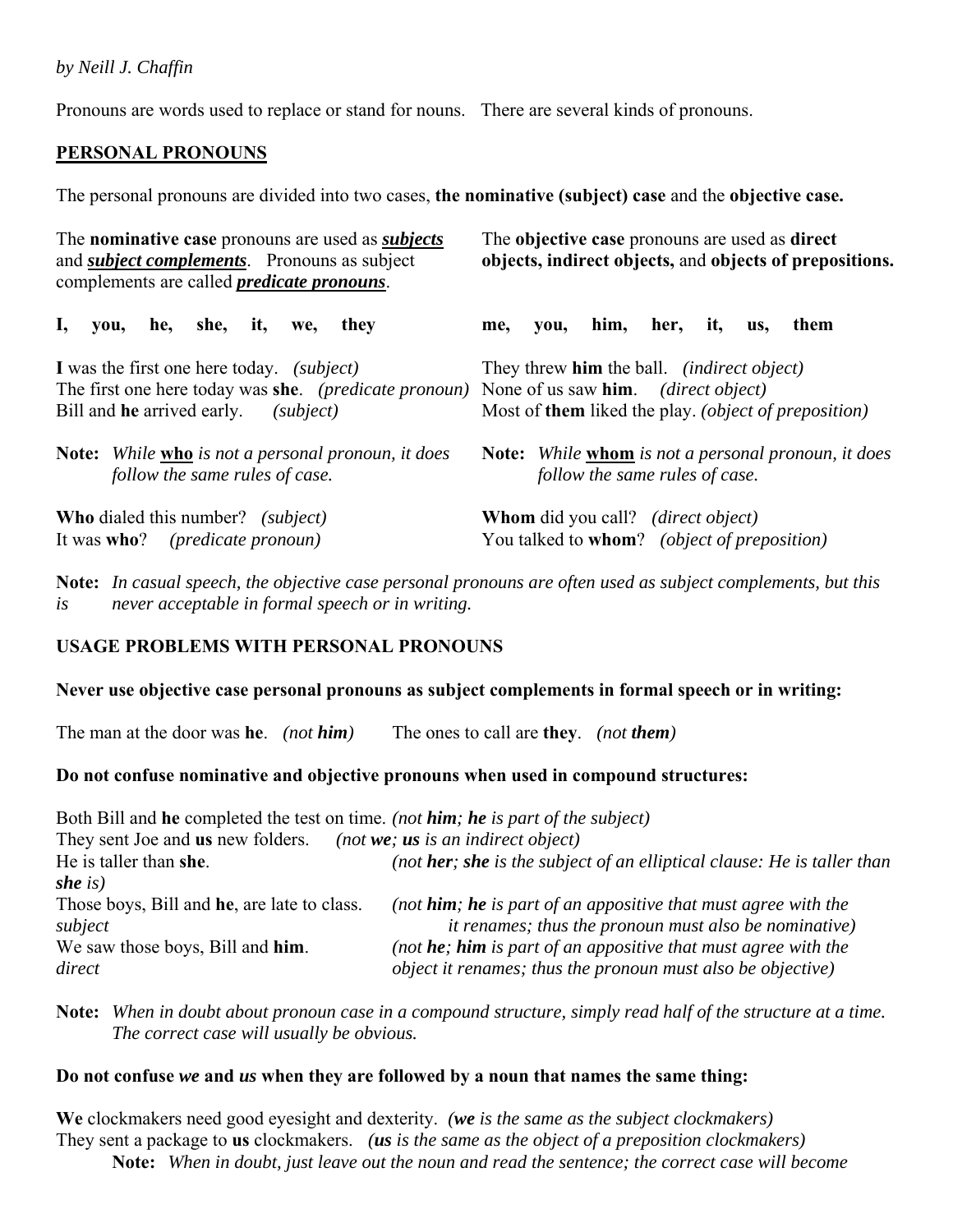#### *obvious.*

**Do not confuse pronoun case in elliptical adverb clauses. An elliptical clause is one in which some of the words have been elided, or left out. You must infer what has been left out to decide which case pronoun to use:**

Those teachers are more productive than **we**. *(not us; we is the subject of the clause: Those teachers are more productive than we are.)* The medicine cost them more than **us**. *(not we; us is the object of the clause: The medicine cost them more than it cost <i>us*.)

#### **Do not confuse** *who* **and** *whom***;** *who* **is nominative and** *whom* **is objective:**

**Who** left the refrigerator door open? *(who is the subject)* **Whom** did you mean to call? *(whom is the direct object)* By **whom** was this written? *(whom is the object of a preposition)*

#### **POSSESSIVE PRONOUNS**

Possessive pronouns are pronouns that show possession or ownership. Most of the possessive pronouns have two forms: one is used as a **stand-alone pronoun**, and the other form is for when the **possessive pronoun is used as an adjective**. When a possessive pronoun is used as an adjective, it is called a **possessive adjective**.

| Stand-alone form:  | <b>Modifier form:</b> |
|--------------------|-----------------------|
| used as a pronoun: | used as an adjective: |
| mine               | my                    |
| yours              | your                  |
| his                | his                   |
| hers               | her                   |
| its                | its                   |
| ours               | our                   |
| theirs             | their                 |

**Mine** is the one by the door. *(stand-alone)* **My** book is by the door. *(as an adjective)* **Ours** is a tolerant society. *(stand-alone form)* **Our** society is a tolerant one. *(as an adjective)* That is **her** pen; **yours** is over there. *(her is an adjective; yours is stand-alone)*

**Note:** *There is no such possessive pronoun as "mines".* **Note:** *Don't confuse its with it's; it's is a contraction for "it is".* **Note**: *Possessive pronouns do not have possessive apostrophes; possessive nouns do.*

## **USAGE PROBLEMS WITH POSSESSIVE PRONOUNS**

Possessive pronouns must agree in number (singular or plural) and sometimes in gender with the words they refer to (**antecedent**). This is especially problematic when the antecedent is an *indefinite pronoun*:

**Errors:**

Bob brought **his** briefcase with him. *(his agrees in number and gender with the antecedent Bob)* The men purchased **their** tickets. *(their agrees in number with the antecedent men)* The company treats **its** employees well. *(its agrees in number with the antecedent company)*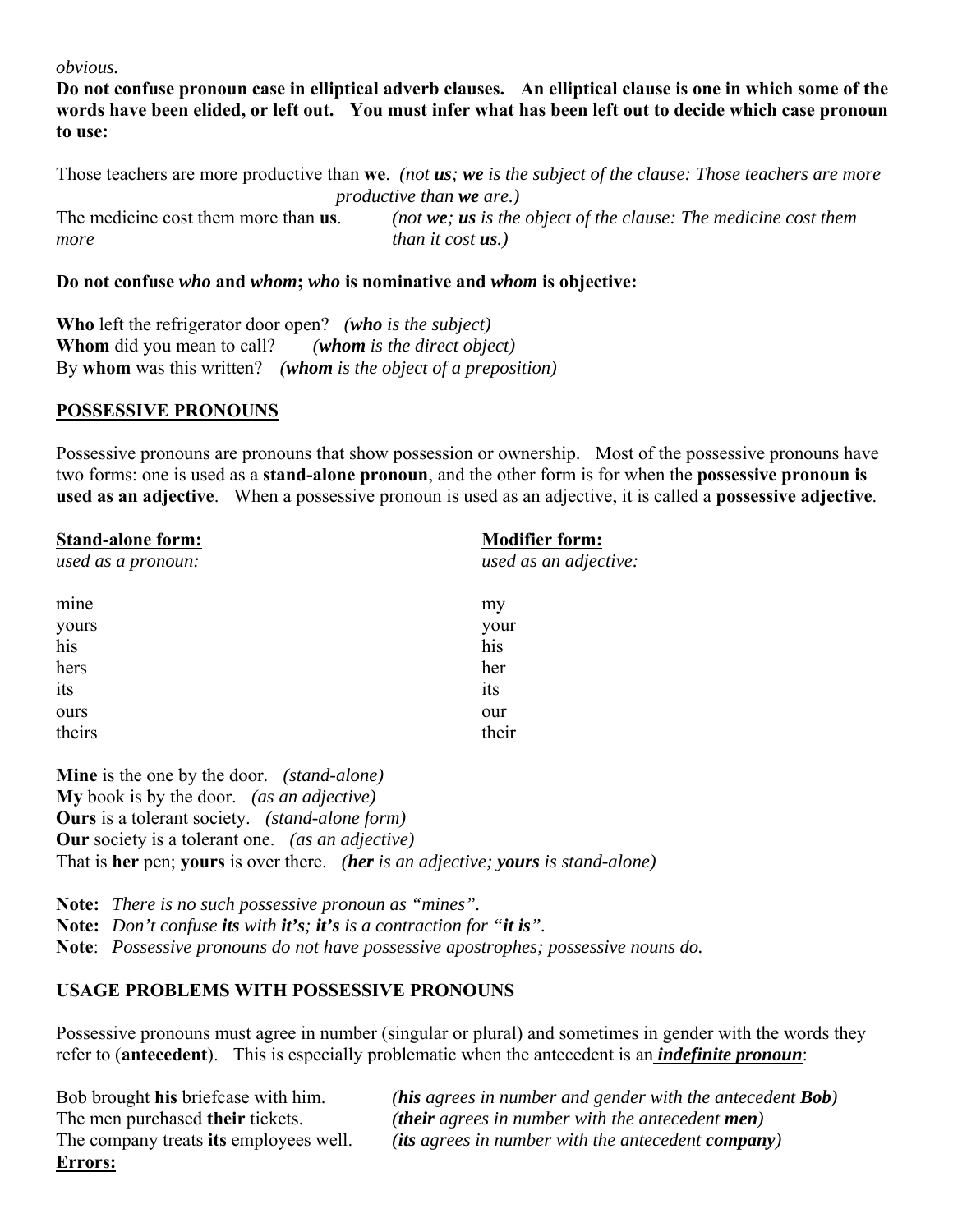Did everybody bring **their** book? *(their is plural and disagrees with the antecedent everybody)* Did anybody bring **his** book? *(his is singular and agrees with the antecedent anybody)* Did somebody bring **her** book? *(her is singular and agrees with the antecedent somebody)* Did everybody bring his or her book? *(his or her is awkward but agrees with the antecedent everybody)*

## **REFLEXIVE (COMPOUND PERSONAL) PRONOUNS**

Reflexive pronouns refer back to nouns or pronouns used in the same sentence. While the antecedent of most pronouns may be in a earlier sentence, the antecedent of a reflexive **MUST** be in the same sentence. When a reflexive pronoun immediately follows its antecedent, it is called an **intensive pronoun**.

**myself, yourself, himself, herself, itself, ourselves, yourselves, themselves, oneself**

| I hurt <b>myself</b> working on the new deck.                          |                          | ( <i>the antecedent is I</i> )     |
|------------------------------------------------------------------------|--------------------------|------------------------------------|
| She bought herself a new pair of shoes.                                |                          | (the antecedent is $she$ )         |
| The workmen bought lunch for themselves.                               |                          | <i>(the antecedent is workmen)</i> |
| You must make yourselves a sandwich for lunch. (the antecedent is you) |                          |                                    |
| I myself typed the test.                                               | (myself is an intensive) |                                    |
| I typed the test myself.                                               | (myself is a reflexive)  |                                    |

#### **USAGE PROBLEMS WITH REFLEXIVES**

**You cannot use a reflexive pronoun unless the antecedent is in the same sentence with it. Use an object case personal pronoun instead:**

| The work was done by George and <b>myself</b> . | ( <i>there is no antecedent for myself</i> )                  |
|-------------------------------------------------|---------------------------------------------------------------|
| The work was done by George and <b>me</b> .     | (the personal pronoun $me$ is correct)                        |
| I did the work on the roof myself.              | ( <i>the antecedent for <b>myself</b> is <math>I</math></i> ) |

#### **There are no such words as "hisself" and "theirselves"; these are incorrect forms.**

That guy hurt **hisself** on the job. That guy hurt **himself** on the job. They sat all by **theirselves**. They sat all by **themselves**.

#### **INDEFINITE PRONOUNS**

Indefinite pronouns do not indicate a specific person, place, or thing. Their meaning is made clear by antecedents or by modifying words or phrases. Some indefinite pronouns are singular, some are plural, and five of them can be either singular or plural.

| Singular indefinite pronouns:                                                                                                                  | <b>Plural indefinite pronouns:</b>     | Either singular or plural:             |  |
|------------------------------------------------------------------------------------------------------------------------------------------------|----------------------------------------|----------------------------------------|--|
| anybody, everybody, anyone,<br>one, nothing, anything,<br>someone, each, neither,<br>either, nobody/one,<br>something, everything,<br>everyone | both, few,<br>many,<br>several, others | all,<br>most,<br>any,<br>none,<br>some |  |
|                                                                                                                                                |                                        |                                        |  |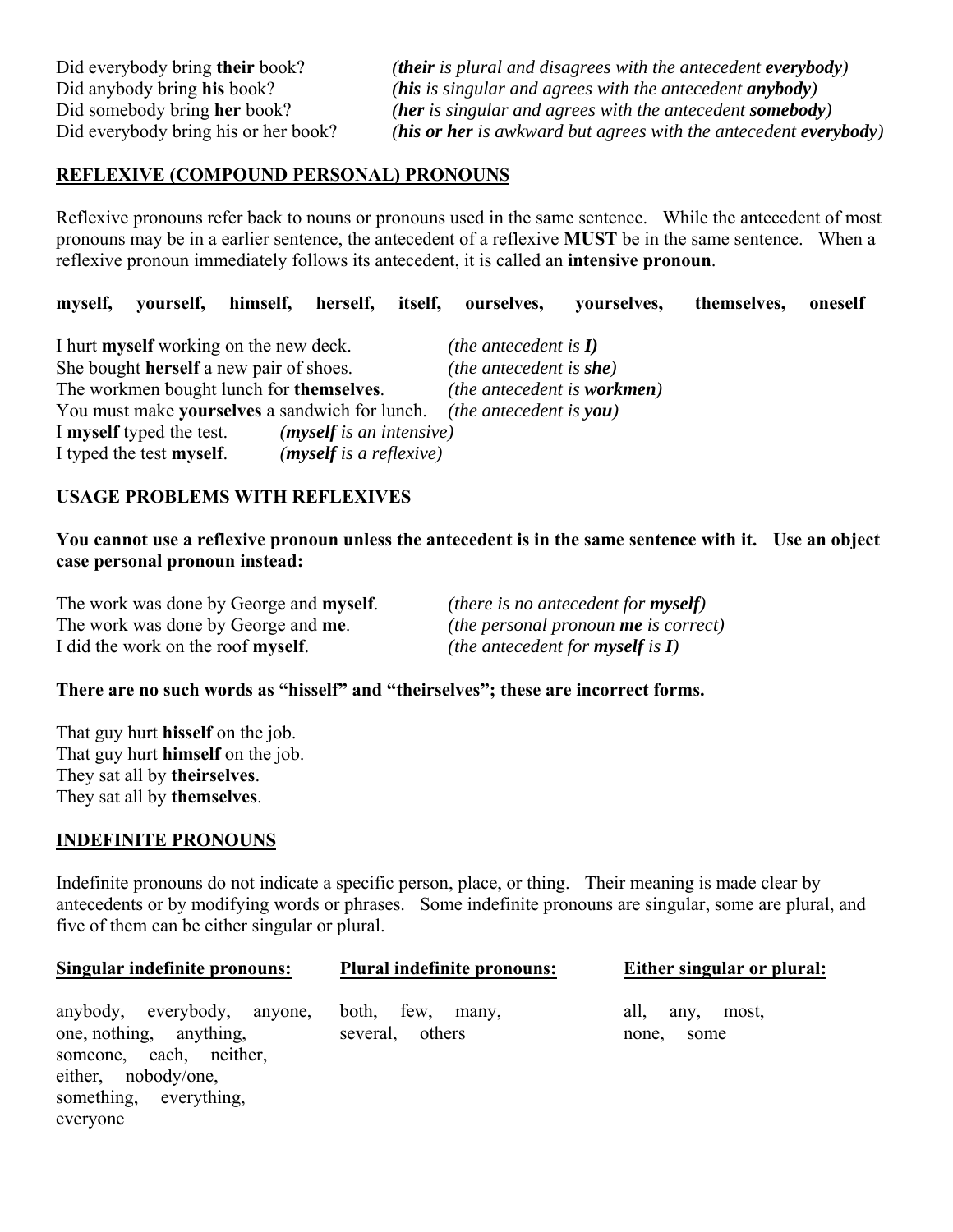**Something** is missing from this plan. **Nobody** likes to do fire drills. **Everything** is ready for the banquet. **No one** arrived on time. **Both** of the boys failed the test. **Neither** of the girls had any money. **Others** ride the bus on a daily basis.

# **USAGE PROBLEMS WITH INDEFINITE PRONOUNS**

Indefinite pronouns are a major cause of subject and verb disagreement, as well as pronoun and antecedent disagreement.

**Possessive pronouns that use indefinite pronouns as antecedents MUST agree in number. Be particularly careful not to use the possessive pronoun "their" to refer to a singular antecedent. In terms of subject and verb agreement, be particularly careful with the five indefinite pronouns that can be either singular or plural (all, any, most, none, some):** 

| <b>Several bring their books with them.</b> | (their and them agree with the plural antecedent several)                         |
|---------------------------------------------|-----------------------------------------------------------------------------------|
| Neither of the boys has his homework.       | (his agrees with the singular antecedent neither)                                 |
| Neither of the boys has their homework.     | (the plural their does not agree with the singular antecedent                     |
| neither)                                    |                                                                                   |
| Did one of the girls bring their cameras?   | (the plural <b>their</b> does not agree with the singular antecedent <b>one</b> ) |
| Did one of the girls bring her camera?      | (the singular her does agree with the singular antecedent one)                    |
| Did any of the girls bring their camera?    | (the plural <b>their</b> agrees with $any: any is made plural by girls)$          |
| Either of the books are fine.               | (the plural verb <b>are</b> does not agree with the singular subject              |
| either)                                     |                                                                                   |
| <b>Either</b> of the books is fine.         | (the plural verb is does agree with the singular subject either)                  |
| Some of the oatmeal is cold.                | (the singular verb is does agree with the subject: some is                        |
| made                                        | singular by <b><i>oatmeal</i></b> )                                               |
| Some of the steaks is cold.                 | (the singular verb is does not agree with the subject: some is made               |
|                                             | plural by steaks)                                                                 |

**Note:** *It is essential to remember that no part of a prepositional phrase can ever be the subject of a sentence. The only time a prepositional phrase has any effect on the subject is with the indefinite pronouns all, any, most, none, and some.**It may determine whether these pronouns are singular or plural, but it will still not be the subject.*

## **INTERROGATIVE PRONOUNS**

Interrogative pronouns are used to ask a question.

**who, whom, whose, what, which**

**Who** is coming to the party? **Whom** did you call? **Whose** is this notebook? **What** is happening today? **Which** is the best way to go?

## **USAGE PROBLEMS WITH INTERROGATIVE PRONOUNS**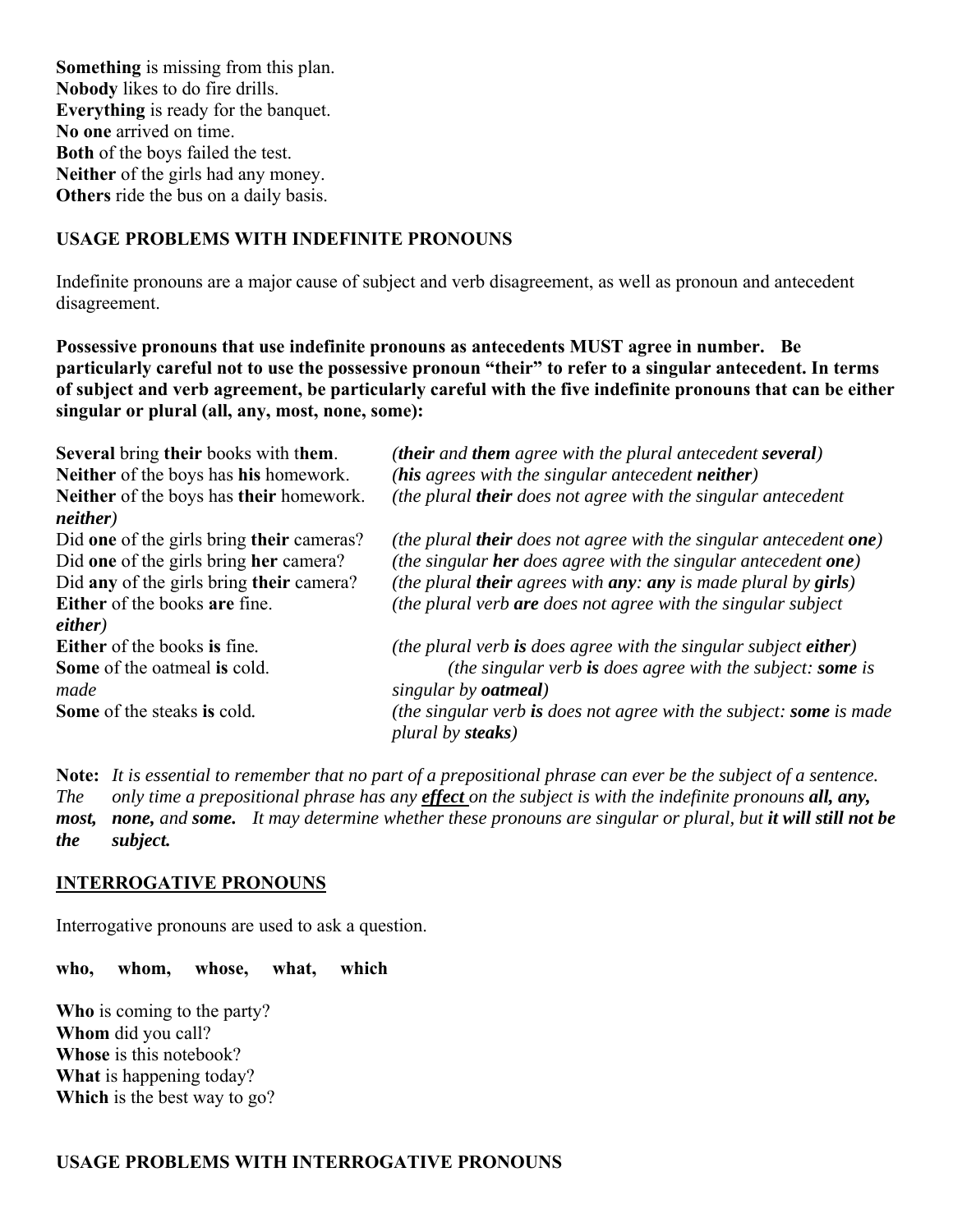**Do not confuse** *whose* **and** *who'***s.** *Whose* **is an interrogative pronoun.** *Who's* **is a contraction for "***who is***"**:

**Whose** books are these? **Who's** books are these? **Whose** going to the movie? **Who's** going to the movie?

#### **Do not confuse the nominative** *who* **with the objective** *whom***:**

| whom)                          |                                                                                |
|--------------------------------|--------------------------------------------------------------------------------|
| The counselor is <b>whom</b> ? | (counselor is the subject; the subject complement must be nominative: who, not |
| <b>Who</b> is the principal?   | (who is the subject; this is correct)                                          |
| <b>Whom</b> did you call?      | (you is the subject; the direct object whom is now correct)                    |
| <b>Who</b> did you call?       | (you is the subject; the direct object has to be whom, not who)                |

#### **RELATIVE PRONOUNS**

Relative pronouns introduce adjective clauses.

**that, which, who, who, whom, whose**

**Note:** *These words can also be used as other types of pronouns. Be sure you know the function of a word in a sentence!*

These are the books **that** you wanted. *(that you wanted is an adjective clause)*  Is he the man **whom** you saw? *(whom you saw is an adjective clause; note whom, not who, because in the clause you is the subject and whom is the direct* 

 *object)* 

Is he the man **who** bought the car? (**who bought the car** is an adjective clause; note **who**, not **whom**, because "who" is doing the buying and is the subject of the clause)

The only common usage problem with relative pronouns is the proper use of the nominative **who** versus the objective **whom**. It is common to omit the relative pronoun at the beginning of an adjective clause:

Is that the book **that you bought**? Is that the book **you bought**? *(relative pronoun omitted)*

## **DEMONSTRATIVE PRONOUNS**

There are only four demonstrative pronouns in English: **that, this, those, these**

When they are used to modify or describe another word, they are called demonstrative adjectives. The demonstrative pronoun must agree in number with the word it is modifying, if it is used as an adjective.

**That** is my book. *(that is a pronoun)* **That** book is mine. *(that is an adjective modifying book)* **Those** pies are good. *(those agrees in number with the plural pie)*

**VOCABULARY THE CANTERBURY TALES (PROLOGUE)**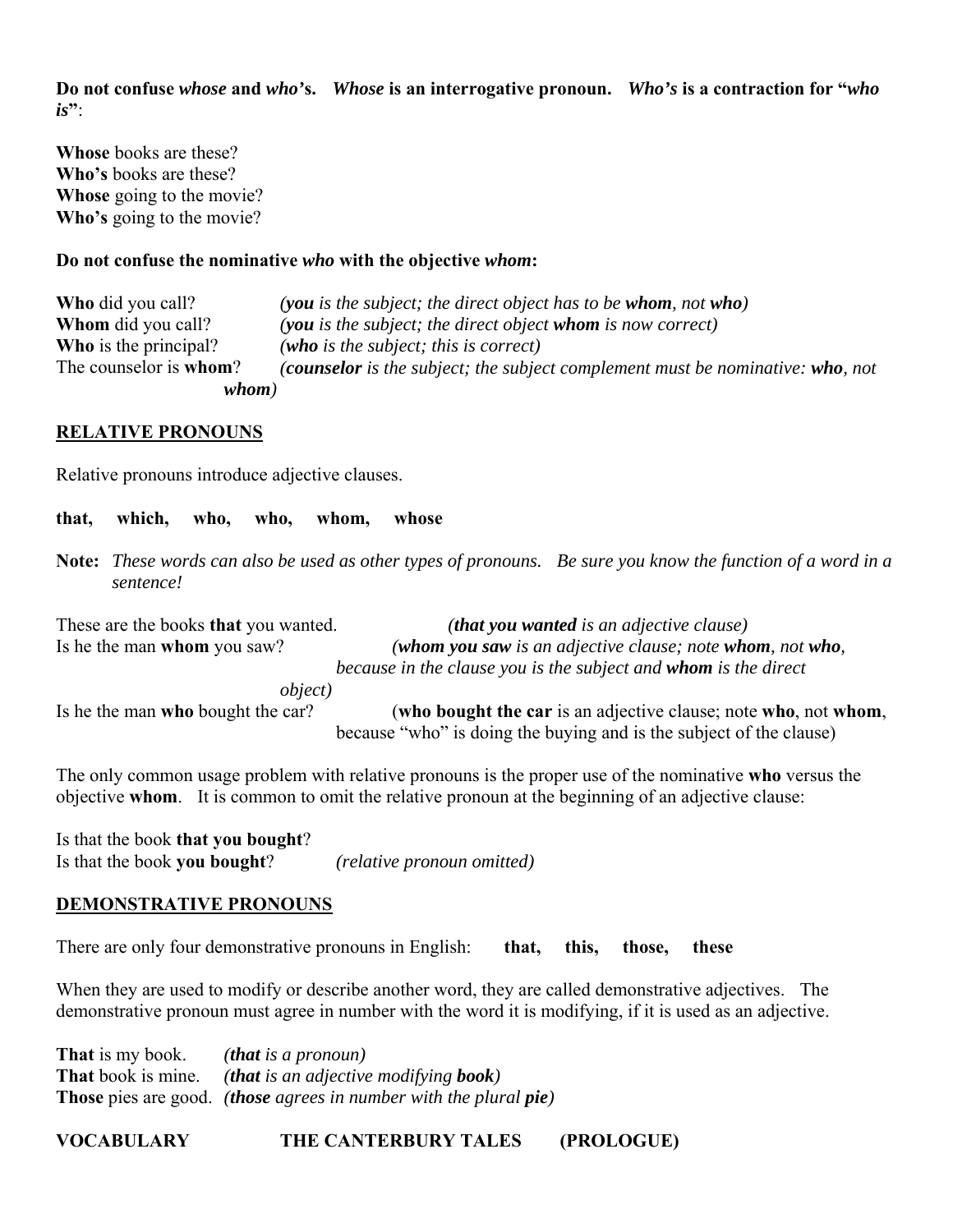*Directions: Match the definitions to the words by writing the letter of the definition in front of the word:*

| 01. | agility                               | e.         | Breathes out                                    |
|-----|---------------------------------------|------------|-------------------------------------------------|
| 02. | apparel                               | f.         | Thicket; copse; stand of trees                  |
| 03. | array                                 | g.         | Tract of land covered with heather, low shrubs, |
| 04. | blissful                              | etc.       | A moor                                          |
| 05. | boorish                               | h.         | Sprouts; small twigs or branches of new         |
| 06. | cadet                                 | growth     |                                                 |
| 07. | cavalry                               | i.         | A trip taken for religious purposes             |
| 08. | chivalry                              |            | Pilgrims carrying palm leaves, to signify a     |
| 09. | courtesy                              |            | pilgrimage to the Holy Land                     |
| 10. | devout                                | k.         | Holy or sacred                                  |
| 11. | distinguished                         | 1.         | Various; diverse                                |
| 12. | drought                               | m.         | County; administrative area of Britain          |
| 13. | embarked                              | n.         | Go; journey; travel                             |
| 14. | embroidered                           | 0.         | Happy; elated; joyful                           |
| 15. | engendering                           | p.         | One who has died or been killed for his         |
| 16. | equipment                             |            | religious beliefs or in such a cause            |
| 17. | exhales                               | r.         | Very religious; pious                           |
| 18. | fustian                               | S.         | Inn; waystation for travelers                   |
| 19. | grove                                 | t.         | Decorated by sewing in designs, patterns, etc.  |
| 20. | hallowed                              | u.         | Promised; made a solemn commitment to           |
| 21. | heath                                 | V.         | Sane; sensible                                  |
| 22. | heathen                               | w.         | Fine clothes; finery                            |
| 23. | hostelry                              | X.         | Job; occupation                                 |
| 24. | jousted                               | у.         | Clothing; dress                                 |
| 25. | liquor                                | Z.         | Celebrated; eminent; well-known                 |
| 26. | locks                                 | aa.        | Politeness; good manners                        |
| 27. | martyr                                | bb.        | Code of conduct for knights                     |
| 28. | modest                                | cc.        | A bird often kept as a pet, with a particularly |
| 29. | nightingale                           |            | melodious song                                  |
| 30. | palmers                               | dd.        | King; monarch                                   |
| 31. | pilgrimage                            | ee.        | Non-Christians; those who are not of the        |
| 32. | pledged                               |            | Jewish or Christian faith                       |
| 33. | profession                            | ff.        | Set forth; went out                             |
| 34. | reasonable                            | gg.        | Engaged in mock combat on horseback, using      |
| 35. | render                                | lances     |                                                 |
| 36. | shire                                 | hh.        | Three times                                     |
| 37. | shoots                                | ii.        | Vanguard; the front section of an army          |
| 38. | sovereign                             | jj.        | Proper and courteous; decent; moderate or       |
| 39. | stature                               | reasonable |                                                 |
| 40. | sundry                                | kk.        | Rude; awkward; ill-mannered                     |
| 41. | thrice                                | 11.        | Gear; tools or weaponry for one's job           |
| 42. | tunic                                 | mm.        | A coarse cloth of cotton or linen               |
| 43. | valiantly                             | nn.        | Loose gown-like garment worn by men             |
| 44. | van                                   | 00.        | Give; hand over; deliver                        |
| 45. | veins                                 | pp.        | Trainee; one studying or practicing for a       |
| 46. | wend                                  |            | profession, especially military                 |
| a.  | Lack of rain; dry spell               | qq.        | Tresses; strands of hair; hair                  |
| b.  | Bundles of vascular tissues of leaves | rr.        | Size; height                                    |
| c.  | Any liquid of juice                   | SS.        | Ability to move quickly and dextrously          |
| d.  | Bringing about; producing             | tt.        | Mounted soldiers                                |
|     |                                       |            |                                                 |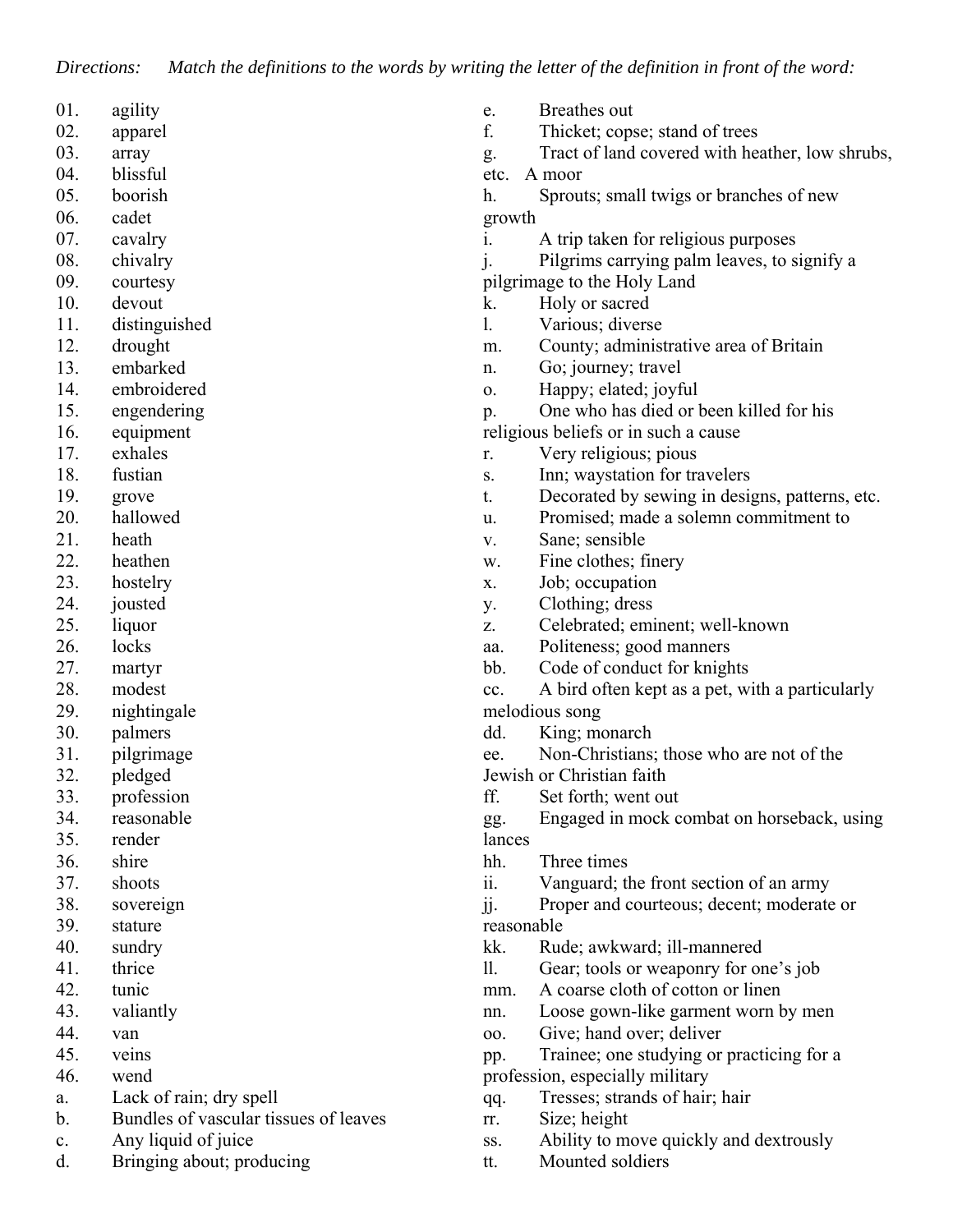# **STUDY QUESTIONS FOR THE PROLOGUE OF THE CANTERBURY TALES**

- 01. Cite the evidence for what time of year this story takes place.
- 02. What so people often do at this time of year, according to the story?
- 03. What is the narrator doing when he meets the pilgrims?
- 04. Wht does the narrator say he should do before actually continues with his story?
- 05. Cite words that describe the knight in lines 45-46.
- 06. Chart the rhyme scheme of the first few lines of the poem.
- 07. Cite some of the places the knight has fought.
- 08. What does the narrator's attitude seem to be toward the knight?
- 09. Cite things said about the squire, the knight's son, that contrast him with the knight himself.
- 10. Cite the simile that describes the yeoman.
- 11. Cite some of the weapons he carries.
- 12. What are some of the skills of the prioress?
- 13. What words indicate she is somewhat pretentious?
- 14. Does her bearing, attire, and behavior suit the function and station of a nun?
- 15. Cite things about the behavior of the monk that don't seem suitable to his religious calling.
- 16. Cite three similes used to describe the monk.
- 17. What sort of con game does the friar have going on?
- 18. Cite several ways the friar makes money.
- 19. What is the merchant concerned about? That is, why does he want sea-police?
- 20. What details show the truly scholarly concerns of the cleric?
- 21. What does the attitude of the narrator seem to be about the cleric?
- 22. Cite evidence for the competency and diligence of the Sergeant at the Law.
- 23. Cite the hyperbole employed to describe the meat and drink of the Franklin.
- 24. Cite the simile in the description of the Franklin.
- 25. What do the wives of the Haberdasher, Dyer, Carpenter, Weaver, and Carpet-maker want?
- 26. What disturbing information do we get about the Skipper?
- 27. What profitable working relationship does the Doctor have?
- 28. What seems to be the general level of medical knowledge at the time?
- 29. How does the Doctor make money on the misfortunes of others?
- 30. What can be inferred about how the Wife of Bath had come by her fortune?
- 31. Cite good deeds done by the Parson that shows him to be a true follower of the gospels?
- 32. What do we find out about other parsons and religious men that make them not very admirable?
- 33. Cite comments about the Plowman that make him an admirable person.
- 34. Cite comments about the Miller that make him not very admirable.
- 35. What attributes are given about the Manciple?
- 36. Cite evidence for the competence and diligence of the Reeve.
- 37. Cite things about the Summoner that are, well, repulsive.
- 38. What is said about him that shows his venality and dishonesty?
- 39. What is the Pardoner's con game?
- 40. What apology does the narrator make in lines 745-755?
- 41. What does the Host suggest that all the pilgrims do as they travel onward to Canterbury?
- 42. Cite the simile that describes the Host in lin 843.
- 43. What does he say about anyone who does not tell a story?
- 44. How will the order of the story-telling be decided?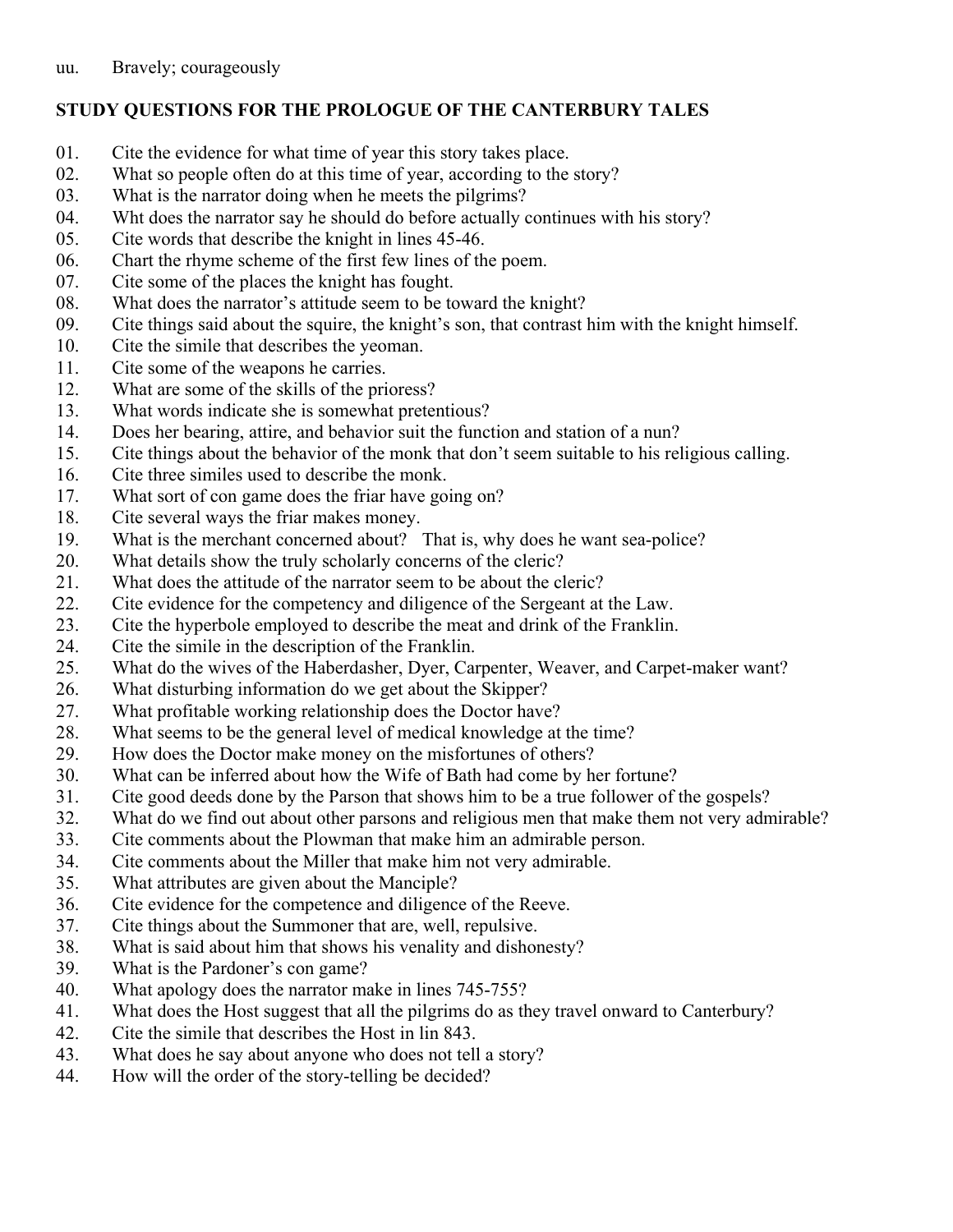# **The Middle English Period and The Canterbury Tales**

*by Neill J. Chaffin*

 The Middle English period dates from about the beginning of the 13th Century, although it was a long and gradual process that proceeded at differing rates in differing parts of the British Isles. After the Norman Conquest of 1066, the gradual melding together of Old English and the flood of French vocabulary that entered the British Isles transformed Old English, which is unintelligible to the modern reader, into Middle English, which is readable, albeit with some difficulty. By this time the British Isles were largely Christianized, and this is reflected in the literature. There is a considerable amount of Middle English literature extant, unlike the sparse selection of Old English literature.

 The *Canterbury Tales* is one of the most notable examples of Middle English literature. The prologue to the *Canterbury Tales* is a frame story, comparable to that of Boccaccio's *Decameron*, and is used to set the stage for a collection of descriptions of persons of the era and for the stories they tell. We get a very good feeling for the professions, beliefs, values, and attitudes of the people of the Middle English period from the *Canterbury Tales*. We are struck by the relatively modern values, and shortcomings, of the characters in the stories.

 Geoffrey Chaucer, the author of the *Canterbury Tales*, was the son of a wealthy merchant. He grew up around a wide assortment of people of all walks of life. He was sent as a page in the service of an aristocrat related to the British monarch. This put him in contact for the rest of his life with the aristocracy. He married a woman who was part of the household of the queen. During his life he was a soldier, a diplomat, and Controller of the Customs and Subsidies on Wool for the Port of London. He became a knight and a Justice of the Peace.

He was a prolific writer. However, his claim to fame rests largely on the *Canterbury Tales*.

# **EXERCISE ON CONJUNCTIONS**

*Directions: Circle the conjunctions, including conjunctive adverbs and subordinating conjunctions:*

- 01. Neither the boys nor the girls liked the assignments. (2)
- 02. Do they know whether it will rain or snow? (2)
- 03. We were given not only the computers but also the printers. (4)
- 04. The task was difficult; besides, the weather was bad. (1)
- 05. She is very pretty, and she sings well, too! (1)
- 06. They sold both the car and the truck. (2)
- 07. You may begin whenever you are ready. (1)
- 08. As soon as the door opens, go inside and find your room. (4)
- 09. Either finish the test or write your essay. (2)
- 10. We taped the drywall so that the painters could get started. (2)

## **EXERCISE ON PRONOUNS**

*Directions: Tell what kind of pronoun is in bold-face:*

- 01. **She** bought herself a new telephone to replace the one she gave to them.
- 02. She bought **herself** a new telephone to replace the one she gave to them.
- 03. She bought herself a new telephone to replace the **one** she gave to them.
- 04. She bought herself a new telephone to replace the one she gave to **them**.
- 05. **That** is the one I want; the other may be better for you.
- 06. That is the **one** I want; the other may be better for you.
- 07. That is the one **I** want; the other may be better for you.
- 08. That is the one I want; the **other** may be better for you.
- 09. That is the one I want; the other may be better for **you.**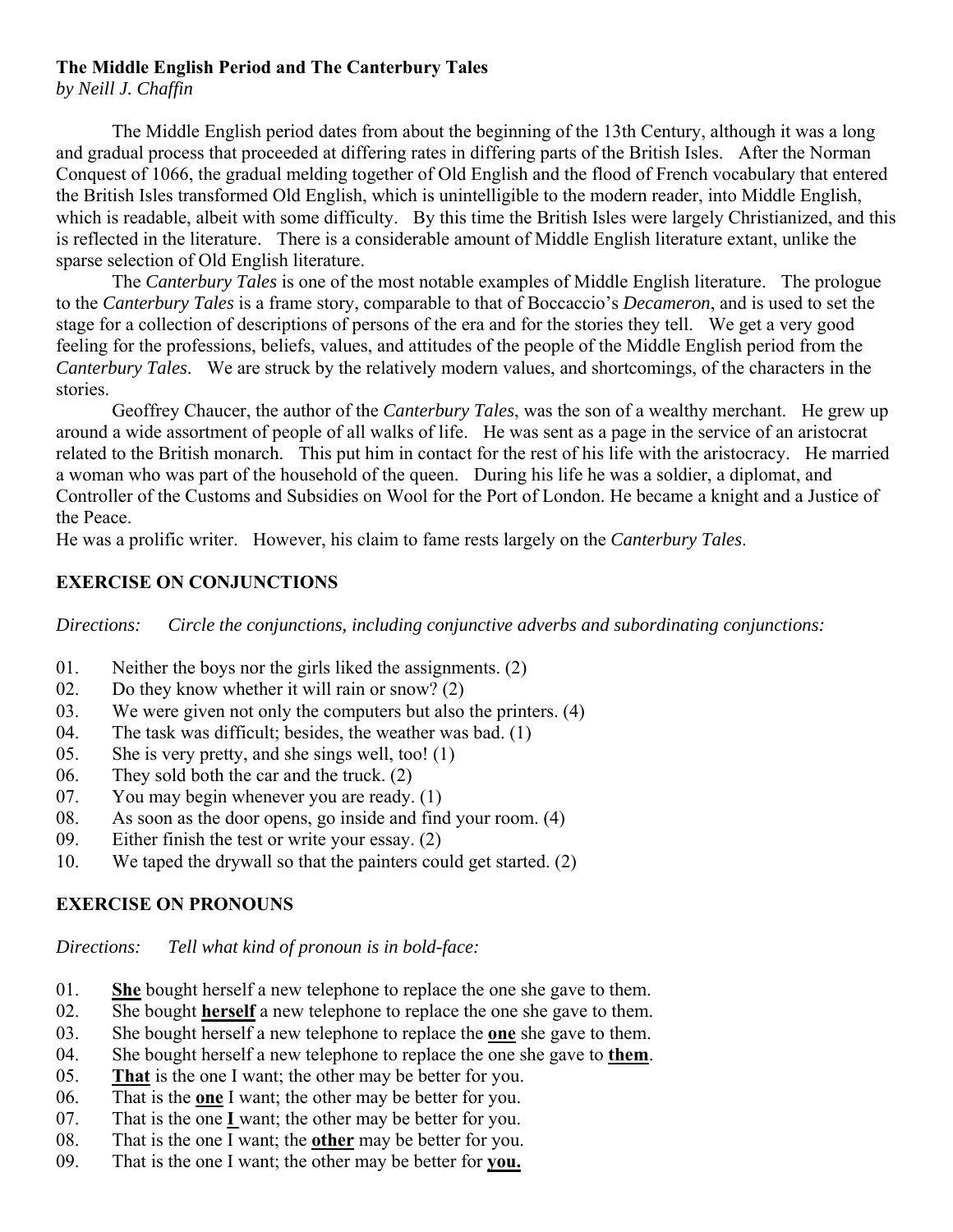- 10. **Who** is coming to the party, and whom did everybody invite?
- 11. Who is coming to the party, and **whom** did everybody invite?
- 12. Who is coming to the party, and whom did **everybody** invite?
- 13. Are **these** some of the books that you bought for yourself?
- 14. Are these **some** of the books that you bought for yourself?
- 15. Are these some of the books **that** you bought for yourself?
- 16. Are these some of the books that **you** bought for yourself?
- 17. Are these some of the books that you bought for **yourself**?
- 18. **My** laptop is on the desk; yours is on that table.
- 19. My laptop is on the desk; **yours** is on that table.
- 20. My laptop is on the desk; yours is on the table **which** stands against the wall.

# **EXERCISE ON PRONOUN FORM**

*Directions: Circle the correct form:*

- 01. (Whose, Who's) going to take out the garbage?
- 02. (Whose, Who's) book is this?
- 03. Shelly and (her, she) never arrived on time.
- 04. Nobody could depend on Shelly and (her, she).
- 05. (Whom, Who) did you call about the problem?
- 06. (Whom, Who) called about the problem?
- 07. Those books on the desk are (my, mine, mines).
- 08. He hid (mine, my) cell phone!
- 09. The hoses were left for Bob and (myself, me).
- 10. I had some help, but most of the work I did (myself, me).
- 11. That other English teacher is older than (me, I).
- 12. It is all the same to (myself, me)!
- 13. Did someone lose (his, their) keys?
- 14. All of them passed (her, their) driving tests.
- 15. Will anyone send me (his or her, their) own e-mail address?
- 16. The owners gave Leonard and (him, he) some free advice.
- 17. They never proved it, but the culprit was (she, her).
- 18. He plays cards better than (us, we).
- 19. Both of the teachers completed (his or her, their) surveys yesterday
- 20. Hand me (them, those) new folders.
- 21. The cat left a big pile of (its, it's) fur on the bed.

# **EXERCISE ON PARTS OF SPEECH**

*Directions: Identify the part of speech of the bold-faced words:*

- 01. The long green lawn lay **between** two mobile homes.
- 02. What **do** you **learn** about the prevalence of literacy as Barliman reads the letter?
- 03. **How** are relations between the men of Laketown and the elves of the forest?
- 04. Some **very** tall old men gathered around the large table in the cozy restaurant.
- 05. What do the king's butler **and** the chief of the guard do that allows Bilbo to get the dwarves out of jail?
- 06. Which **people** believe in the existence of the dragon and which of them doubt it?
- 07. In spite of the bad weather, **they** drove to the store and bought six sacks of groceries.
- 08. Birds sang in the trees while a cat watched hungrily from beneath **a** shrub.
- 09. Truth, justice, and mercy are elements of any **good** system of government.
- 10. **Wow!** What a great job you did!